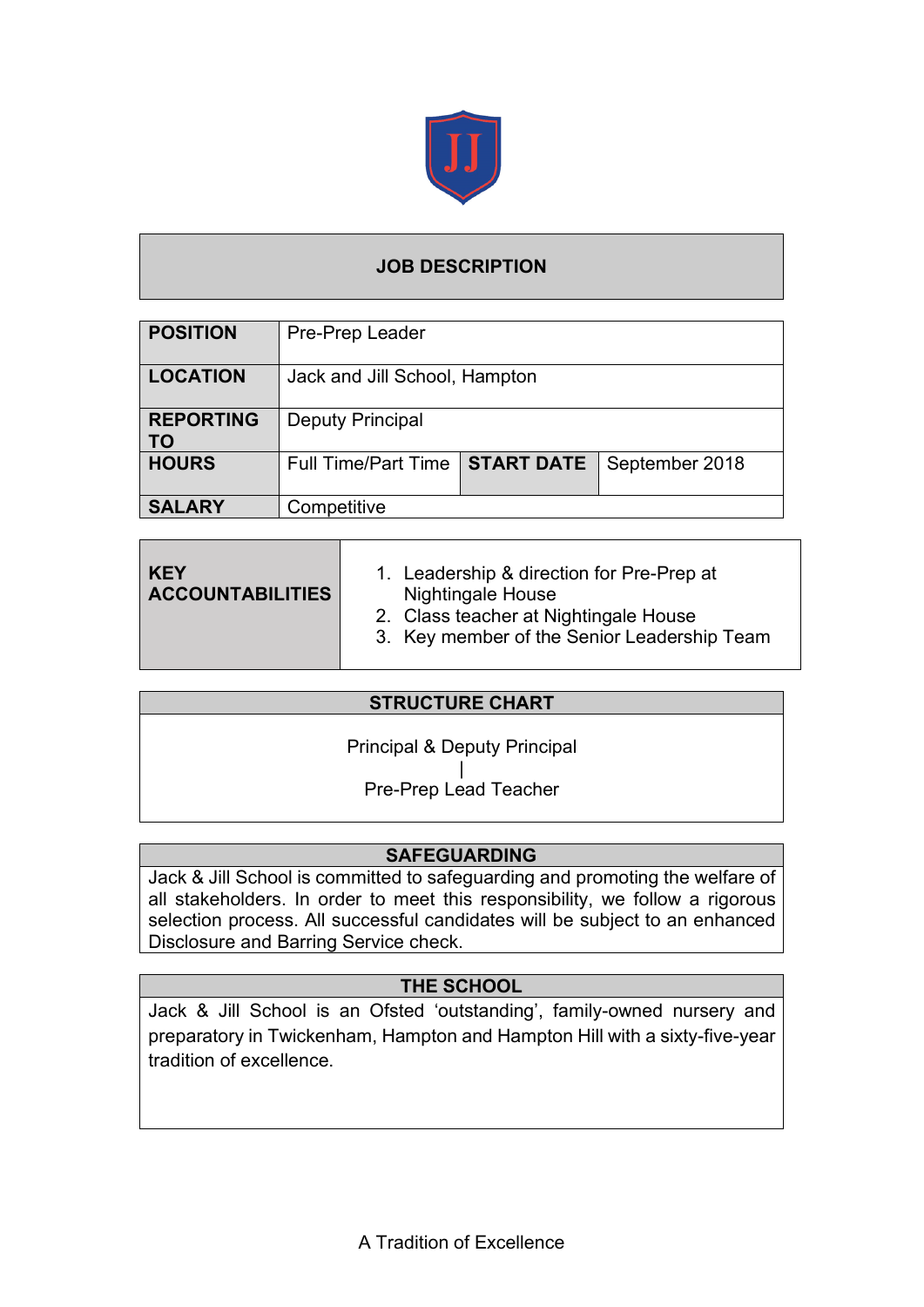#### **JOB CONTENT**

*This job description may be amended at any time following discussion between the Headteacher and member of staff:*

### **Professionalism**

The Pre-Prep Lead Teacher will model punctuality, respect and professionalism.

### **Teaching**

The Pre-Prep Lead Teacher will teach and be an experienced class teacher at Nightingale House. This requires the post holder to plan, teach, assess and evaluate lessons, and to manage behaviour in accordance with agreed school procedures.

The Pre-Prep Lead Teacher will play a full part in the life of Nightingale House, participating in any meetings reasonably arranged for any relevant purpose, and attending and participating in all school events.

The Pre-Prep Lead Teacher will undertake supervisory duties as reasonably required, including registration of pupils, supervision of pupils and provision of relief cover for absent colleagues.

#### **Developing Others**

The Pre-Prep Lead Teacher will regularly coach colleagues at Jack & Jill School.

S/he will hold training/coaching sessions for colleagues at Jack & Jill School.

The Pre-Prep Lead Teacher will run parents' workshops to develop our parents' understanding of how best to support their daughter(s);

#### **Continual Professional Development**

The Pre-Prep Lead Teacher will participate in our quality assurance programme, appraisal process and professional development programme.

#### **Safeguarding**

The Pre-Prep Lead Teacher will have due regard for safeguarding and promoting the welfare of children and young people and will be required to follow the child protection procedures adopted by the school's safeguarding policy.

### **Other Duties**

Other duties of an appropriate level and nature may be required. Whilst every effort has been made to explain the main duties and responsibilities of the post, each individual task undertaken may not be identified. Employees are expected to comply with any reasonable request to undertake work of a similar level that is not specified in this job description.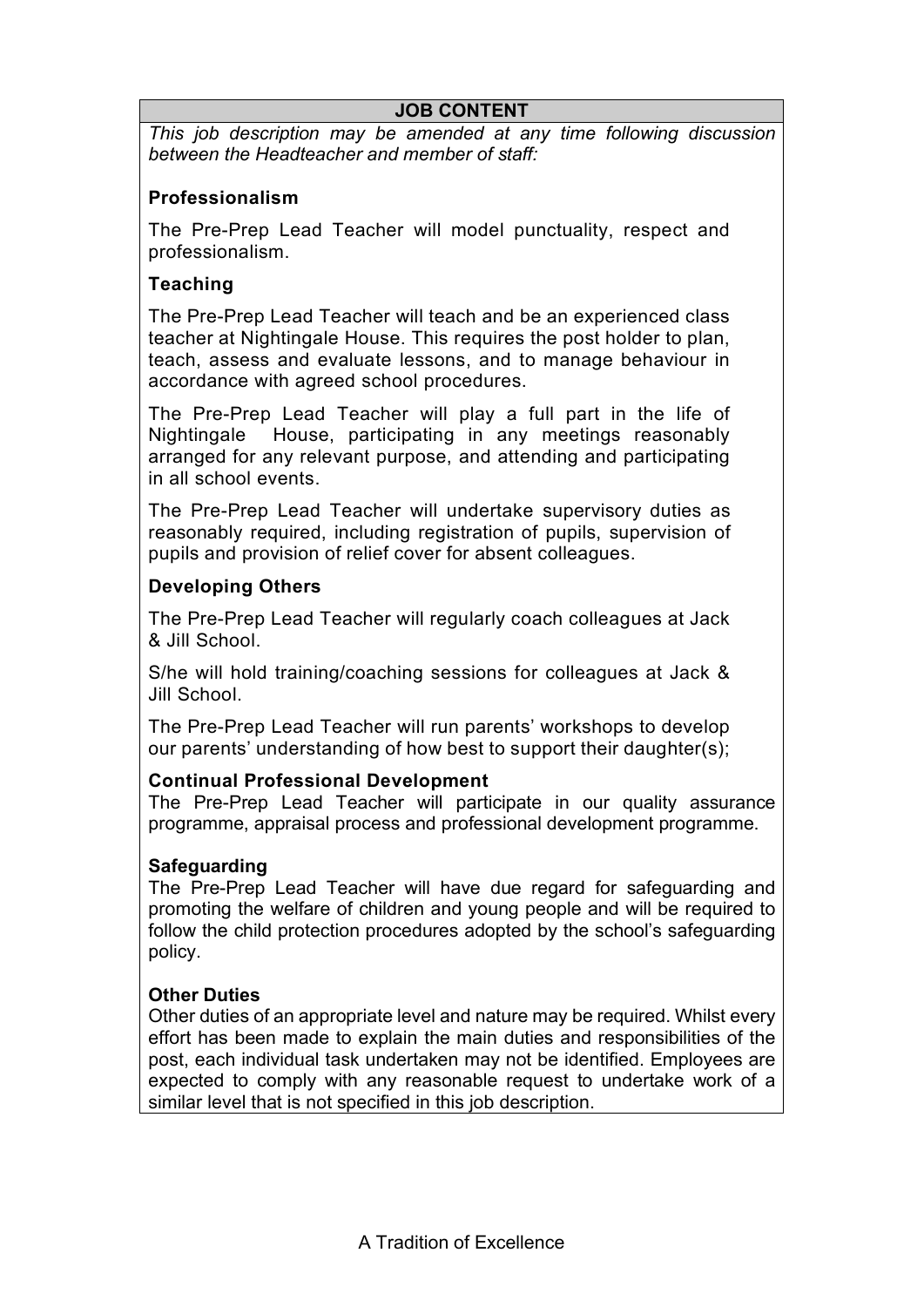### **WHAT WE CAN OFFER**

The position of Pre-Prep Lead teacher is an exciting opportunity for someone with a genuine passion for teaching who is looking for their first leadership role, or an opportunity to develop their leadership.

We can offer opportunity:

- to teach bright, hard working and well behaved girls;
- to work with a dynamic and committed team;
- to work in a small school in Hampton;
- to learn from and develop some outstanding teachers.

### **THE PROCESS**

Apply for the post by completing the Application Form.

Deadline: Friday 6 April 2018.

Interviews will be conducted the week beginning 16 April 2018.

The interview process will include:

- A lesson with a Year One or Two class;
- Interview